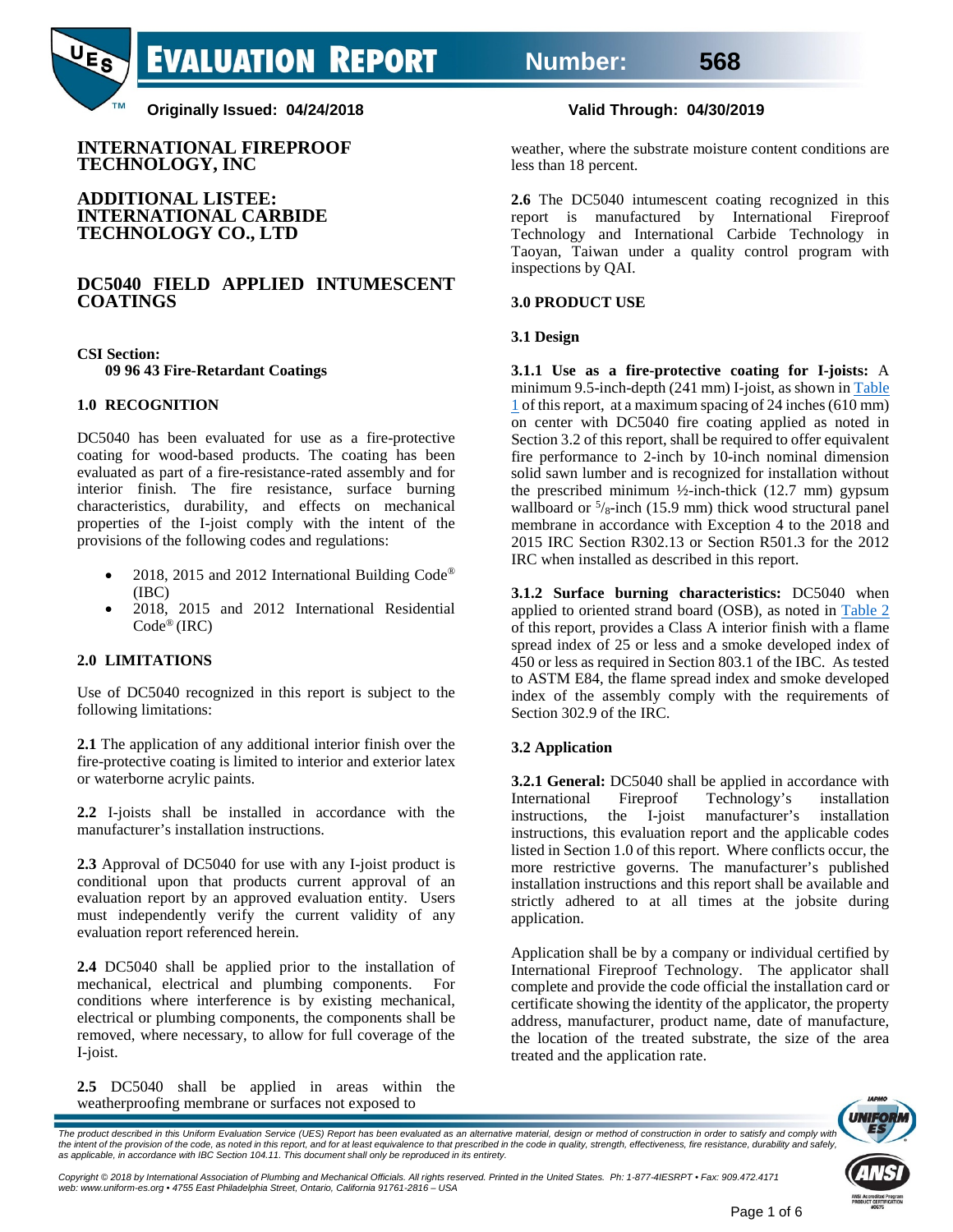# **Originally Issued: 04/24/2018 Valid Through: 04/30/2019**

The applicator shall complete and affix the label in [Figure 1](#page-4-0) of this report to the substrate at a minimum of each 10,000 square feet of floor area.

**3.2.2 Application:** DC5040 shall be applied to the applicable I-joist as shown in [Table 1](#page-2-0) and OSB as shown in Table 2 of this report. DC5040 shall be thoroughly mixed before application.

# **4.0 PRODUCT DESCRIPTION**

**TM** 

DC5040 intumescent coating is manufactured by International Fireproof Technology, Inc. and International Carbide Technology. The coating is water-based and supplied in 5-gallon (18.9 L) pails weighing 58 lbs. (26.3 kg) and 55-gallon (208 L) drums weighing 640 lbs. (290 kg). The coating material has a maximum shelf life of 12 months when stored in factory-sealed containers at temperatures between 50°F and 90°F (10°C and 32°C). DC5040 has a minimum 24-hour curing time.

DC5040 intumescent coating has a pH within the range of 6 to 11. The product is surface coated and applied without pressure or soaking. DC5040 is shown to not be detrimental to wood or engineered wood products.

# **5.0 IDENTIFICATION**

DC5040 pails and drums are identified by the International Carbide Technology or International Fireproof Technology name and address, product name (DC5040), date of manufacture, product shelf life, conditions for storage and evaluation report number (ER-568). The container evaluation report number (ER-568). identification also includes the IAPMO Uniform Evaluation Service Mark of Conformity. Either Mark of Conformity may be used as shown below:



### **6.0 SUBSTANTIATING DATA**

**6.1** Manufacturer's descriptive literature and installation instructions. Test results are from laboratories in compliance with ISO/IEC 17025.

**6.2** Data in accordance with the IAPMO Uniform Evaluation Services Evaluation Criteria for Field Applied Fire Protective Coatings, EC-017

**6.3** Data in accordance with the ICC-ES Acceptance Criteria for Prefabricated Wood I-Joists, AC14 Section 4.4, dated January 2016 for Fire-resistance testing.

**6.4** Report of testing in accordance with ASTM E119 Standard Test Methods for Fire Tests of Building Construction and Materials.

**6.5** Report of Moisture Resistance in accordance with ASTM D4585.

**6.6** Report of testing to accelerated weathering in accordance with ASTM D4587 and ASTM G154.

**6.7** Report of adhesion pull off strength in accordance with ASTM D4541

**6.8** Report of testing demonstrating long-term fire protective properties.

**6.9** Report of testing for surface burning characteristics in accordance with ASTM E84.

**6.10** Structural calculations.

#### **7.0 CONTACT INFORMATION**

#### **INTERNATIONAL FIREPROOF TECHNOLOGY, INC.** 17528 Von Karman Avenue

Irvine, California 92614 949-975-8588 [www.painttoprotect.com](http://www.painttoprotect.com/)

#### **INTERNATIONAL CARBIDE TECHNOLOGY CO, LTD** 2F, No. 50, Minquan Road Lu-Chu District

Taoyuan, Taiwan 33846 886-3-3254301 [www.incatech.com.tw](http://www.incatech.com.tw/)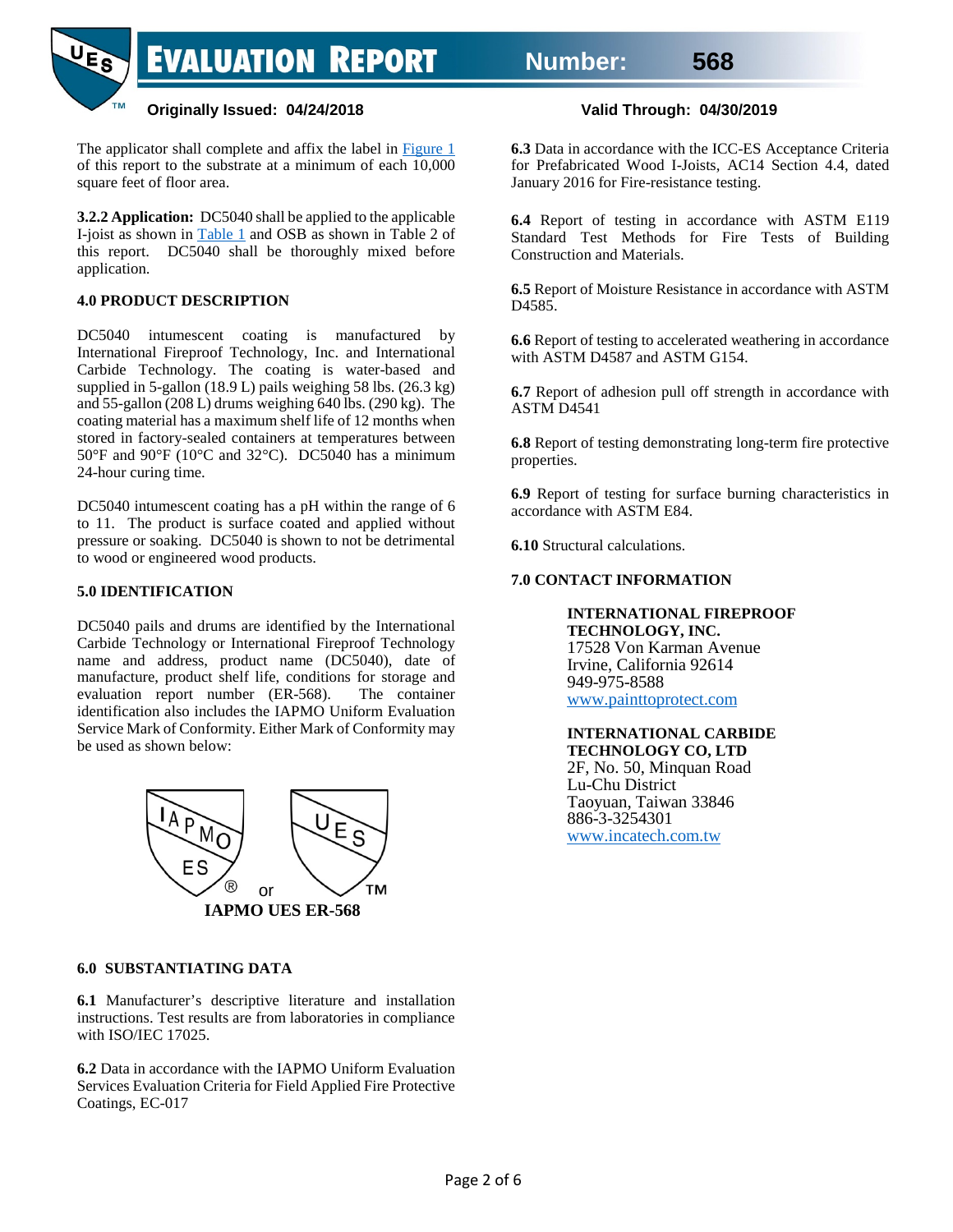

### **8.0 STATEMENT OF RECOGNITION**

**TM** 

This evaluation report describes the results of research carried out by IAPMO Uniform Evaluation Service on DC5040 field applied intumescent coating to the conformance to the codes shown in Section 1.0 of this report and documents the product's certification. Products are manufactured at locations noted in Section 2.6 of this report under a quality control program with periodic inspection under the supervision of IAPMO UES.

Brian Derber

**Brian Gerber, P.E., S.E. Vice President, Technical Operations Uniform Evaluation Service**

fluhavl

**Richard Beck, PE, CBO, MCP Vice President, Uniform Evaluation Service**

Rus Chancer

**GP Russ Chaney CEO, The IAPMO Group**

<span id="page-2-0"></span>**For additional information about this evaluation report please visit [www.uniform-es.org](http://www.uniform-es.org/) or email us a[t info@uniform-es.org](mailto:info@uniform-es.org)**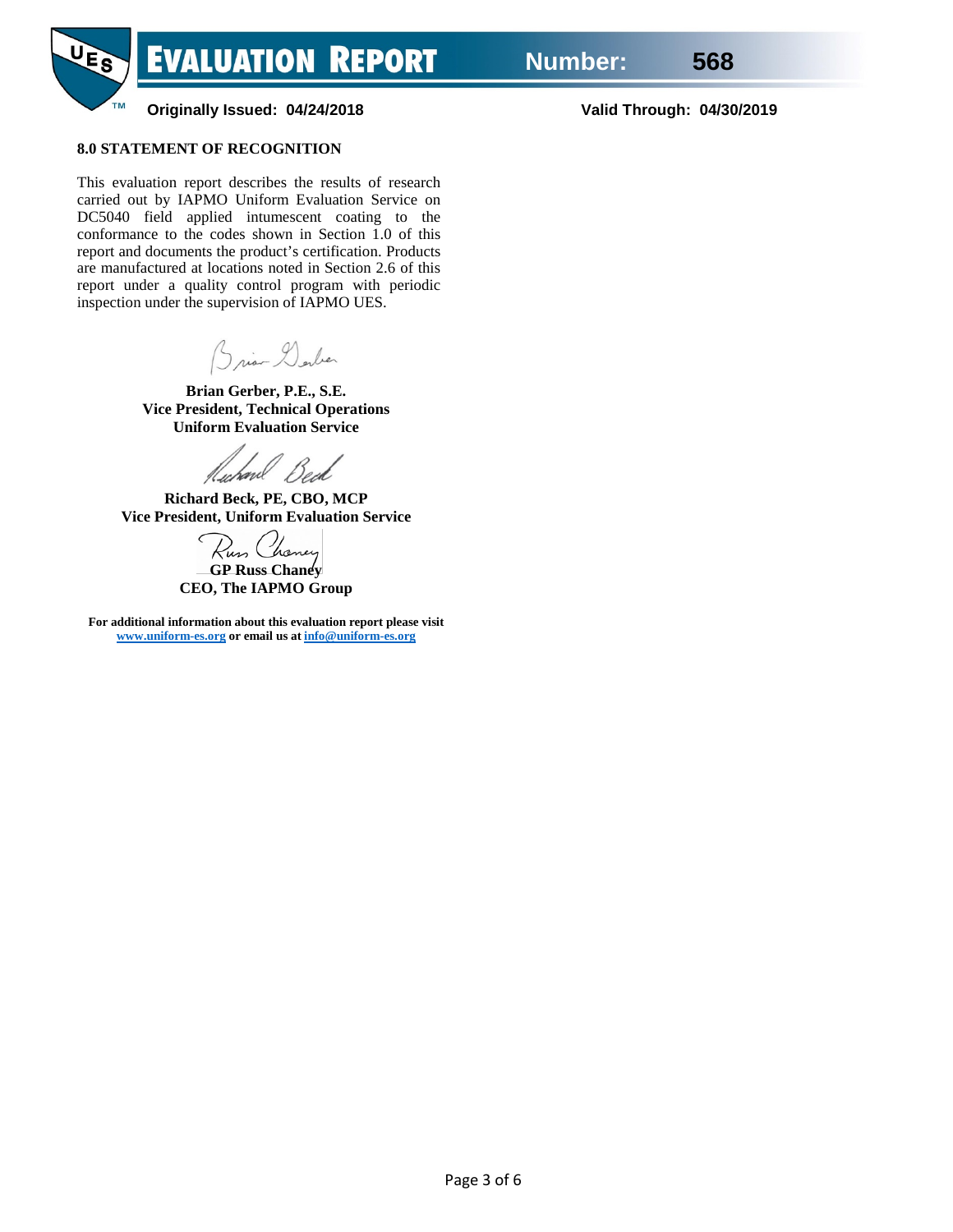

**Originally Issued: 04/24/2018 Valid Through: 04/30/2019**

# **TABLE 1 – FIRE RESISTANCE**

|                                                           |                              |                             | <b>Application of DC5040</b>       |                                                        |                            |                                   |             |                                                                             |                                                  |  |
|-----------------------------------------------------------|------------------------------|-----------------------------|------------------------------------|--------------------------------------------------------|----------------------------|-----------------------------------|-------------|-----------------------------------------------------------------------------|--------------------------------------------------|--|
| <b>Substrate</b>                                          | <b>Minimum Design Values</b> |                             |                                    |                                                        |                            |                                   |             | Average<br><b>Nominal</b><br><b>Installed</b><br><b>Thickness</b><br>(mils) | <b>Theoretical</b><br><b>Application</b><br>Rate |  |
|                                                           | Depth<br>(inches)            | Flange<br>width<br>(inches) | <b>Flange</b><br>Depth<br>(inches) | <b>Stiffness</b><br>EI x 10 <sup>6</sup><br>$(lb-in2)$ | <b>Moment</b><br>$(ft-lb)$ | <b>Flange</b><br>Area<br>$(in^2)$ | Wet<br>Film | Dry<br>Film                                                                 | (gallons/100)<br>square feet)                    |  |
| I-joist<br>(Structural)<br>Composite<br>Lumber<br>Flange) | 9.5                          | 1.75                        | 1.125                              | 155                                                    | 2360                       | 1.969                             | 26          | 17                                                                          | 1.6                                              |  |
| I-joist<br>(Solid Sawn<br>Lumber<br>Flange)               | 9.5                          | 2.5                         | 1.5                                | 155                                                    | 2360                       | 3.75                              | 26          | 17                                                                          | 1.6                                              |  |

**For SI:**  $1 \text{ mil} = 0.0254 \text{ mm}$ ,  $1 \text{ inch} = 25.4 \text{ mm}$ ,  $1 \text{ pcf} = 16.02 \text{ kg/m}^3$ ,  $1 \text{ pound} = 0.454 \text{ kg}$ 

# **TABLE 2 – INTERIOR FINISH CLASSIFICATION**

<span id="page-3-0"></span>

|                            |                                 | <b>Application of DC5040</b>    |                                                                      |                                           |                                                 |  |  |  |
|----------------------------|---------------------------------|---------------------------------|----------------------------------------------------------------------|-------------------------------------------|-------------------------------------------------|--|--|--|
| <b>Substrate</b>           | Wet Film<br>Thickness<br>(mils) | Dry Film<br>Thickness<br>(mils) | <b>Application</b><br>Rate<br>(gallons<br>per 100<br>square<br>feet) | <b>Maximum Moisture</b><br><b>Content</b> | <b>Interior Finish</b><br><b>Classification</b> |  |  |  |
| 1/2" Oriented Strand Board | 24                              | 16                              |                                                                      | 18%                                       | A                                               |  |  |  |

**For SI:** 1mil = 0.0254 mm, 1 inch = 25.4 mm,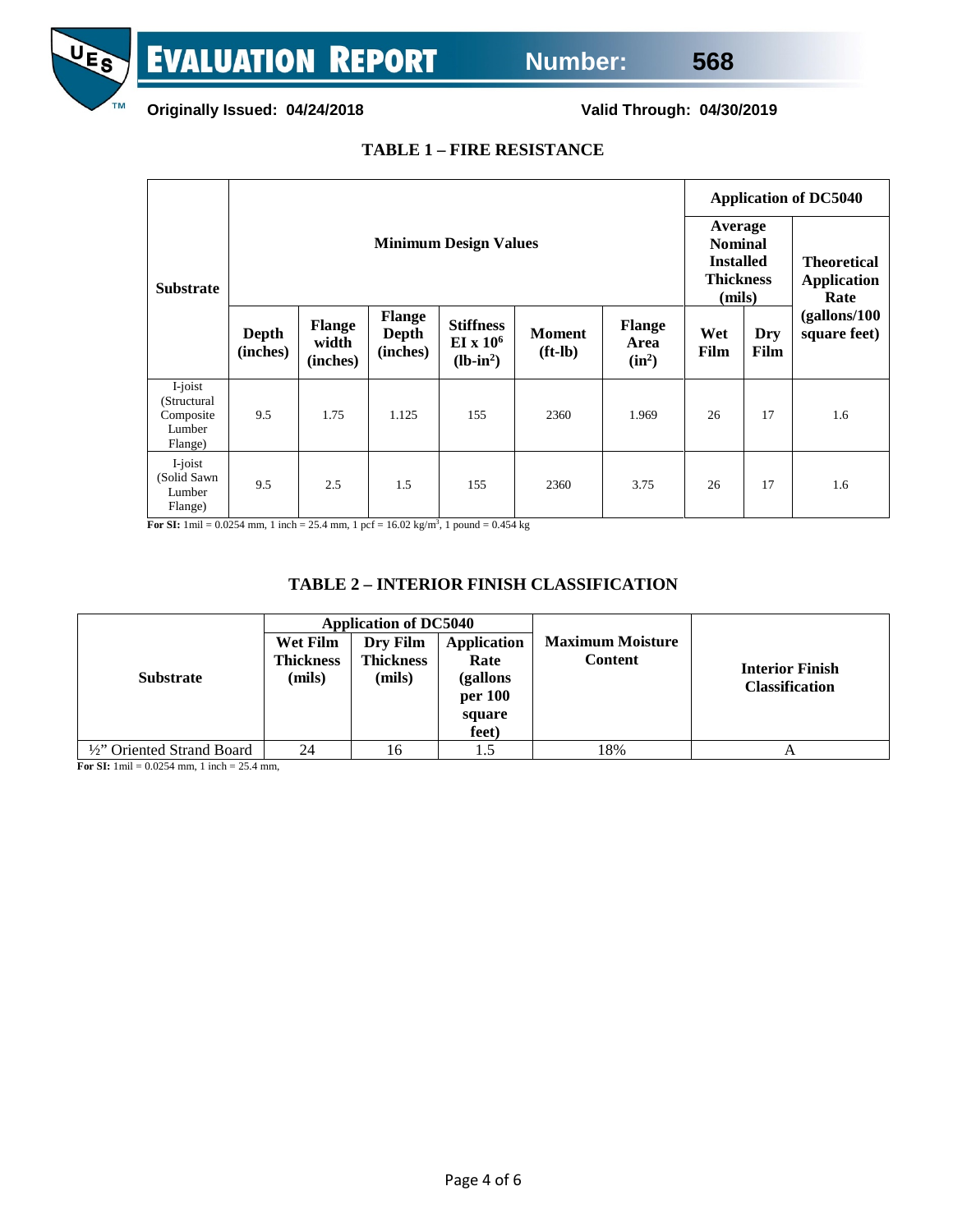

UE<sub>S</sub>

| <b>INTERNATIONAL FIREPROOF TECHNOLGY INC.</b><br>The Ultimate in Fire Protection 949.975.8588<br><b>Job Site Label</b> |  |
|------------------------------------------------------------------------------------------------------------------------|--|
|                                                                                                                        |  |
| Product: Substrate: Substrate:                                                                                         |  |
| WFT Measured : _____________                                                                                           |  |
|                                                                                                                        |  |
|                                                                                                                        |  |
|                                                                                                                        |  |
|                                                                                                                        |  |

<span id="page-4-0"></span>**FIGURE 1 – JOBSITE LABEL**